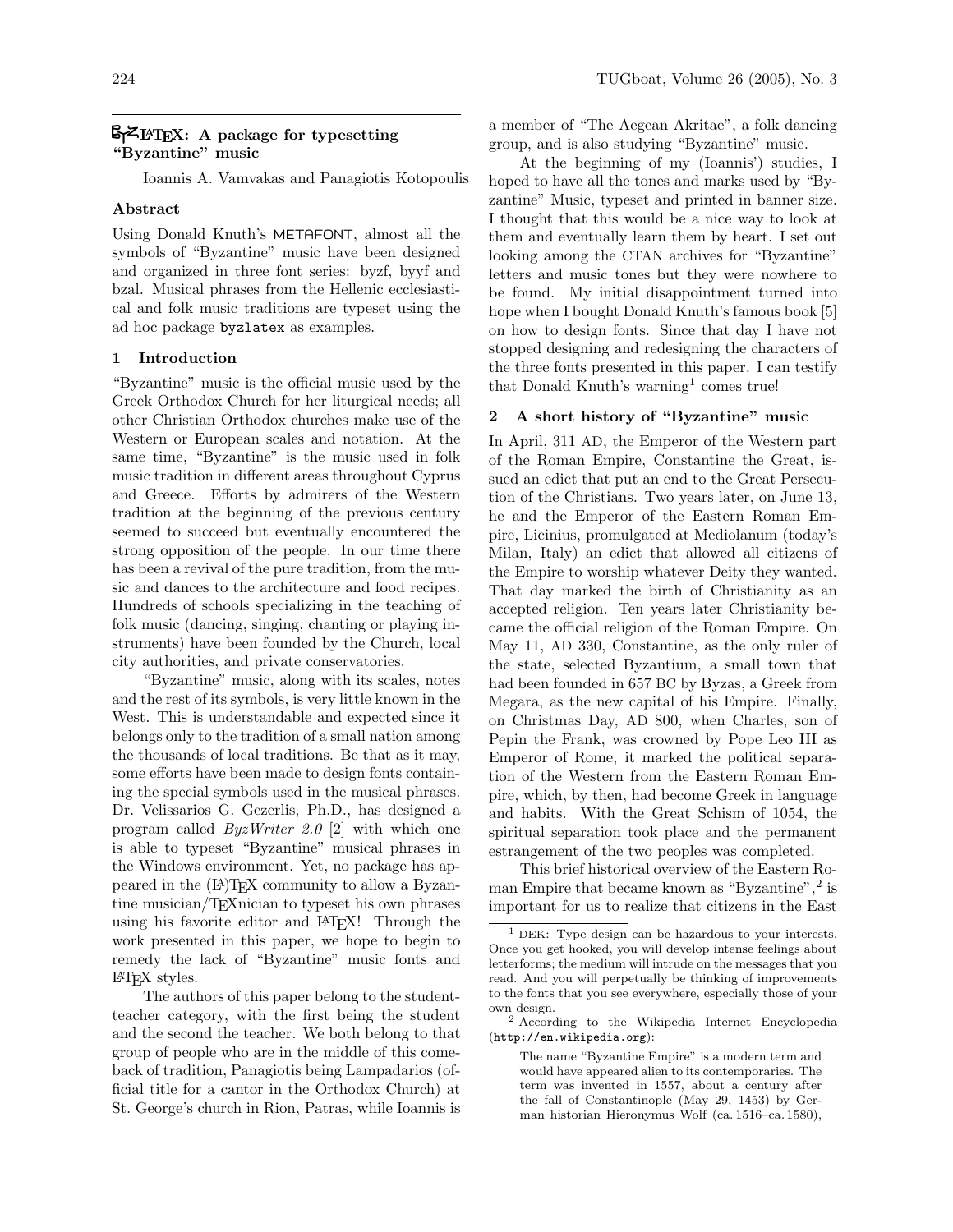had a perception of life that was completely foreign to those in the West. As far as music is concerned, according to Christodoulos Halaris [4], a composer and researcher in ancient and medieval music:

. . . The ancient Greeks legated to the Byzantine both their musical philosophy and analytical music writing system they had invented. Thanks to the writings of Alupius, but also to Meibom who published in the 17th century the compiled works of ancient harmony writers, this system is to a great extent, readable in our times.

In the 4th century AD the ancient Greek music scripture system, whose symbols were derived from the ancient Greek and Ionian alphabets, is abandoned. A new system is born, which is also named "Parasemantics" but which, in contrast to the previous one, is of a clearly algorithmic nature. Its symbols do not denote tonal style, duration etc. but describe the behavior of the performer and, through it, the musical event to follow. As regards graphics, this system is inspired from the "pneumata" that define the pronunciation of words in the written form of the Greek language in Hellenistic times . . .

This new system born in the 4th century AD may have had its symbols changed compared to the ancient ones, yet, the most important thing to remember is that there is an unaltered continuation of Greek music, both as a concept and more practically as scales and intervals, from ancient times, the Hellenistic period, on to the early Roman era, to "Byzantine" times, during the years of the Ottoman Empire, to this day.

Until the beginning of the 19th century, many laymen and church people tried to collect all the information on music notation and classify it in such a manner that would make it acceptable and easy to learn by all. Here we will not discuss details of the evolution of the "Byzantine" notation throughout the centuries; the interested reader will be able to find a detailed description of it on the web page of St. Anthony's Greek Orthodox Monastery [6], Florence, AZ.

We do want to mention the great reformation that took place in 1814. The basic reformer was Metropolitan of Prussa, Chrysanthos of Madytos (ca. 1770–ca. 1840), who, along with the protopsaltes (chief cantor) Gregorios and the archivist Chourmouzios, made up the so-called "Three Teachers". Basing their method on the Western sol-fa system, they invented the seven monosyllabic sounds according to the first seven letters of the Greek alphabet, facilitated the complex medieval neumatic notation and simplified the teaching of this art. Overall, what they accomplished was to shorten the teachinglearning process from ten years to ten months!

Having the blessing of the Ecumenical Patriarchate of Constantinople (today's Istanbul, Turkey), they established their own school of music in 1815, thus making certified teachers to propagate this new method. Eventually, Chrysanthos wrote a book titled Introduction to the theory and practice of ecclesiastical music written for the use of those studying according to the new method, where he described the new system of teaching; the book was published in Paris in 1821. In 1832 he published the book Great Theory of Music, where a more detailed presentation and explanation of the new method is given.

### 3 A short introduction to the theory of "Byzantine" music

"Byzantine" music (BM) is the official ecclesiastical music of the Greek Orthodox Church, as well as being part of the folk traditions in Greece, Cyprus and anywhere else Greeks live. Other Eastern Orthodox Christians use Western notation and system for their liturgical needs. Thus, these melodies are more familiar to Western ears; the Hellenic (Greek<sup>3</sup>) musical notation system is a Great Unknown. Over the past century a host of people have tried to make BM more accessible to the West by transcribing "By-

who introduced a system of Byzantine historiography in his work Corpus Historiæ Byzantinæ in order to distinguish ancient Roman from medieval Greek history without drawing attention to their ancient predecessors. Standardization of the term did not occur until the 17th century when French authors such as Montesquieu began to popularize it. Hieronymus himself was influenced by the rift caused by the 9th century dispute between Romans (Byzantines as we render them today) and Franks, who, under Charlemagne's newly formed empire, and in concert with the Pope, attempted to legitimize their conquests by claiming inheritance of Roman rights in Italy, thereby renouncing their eastern neighbors as true Romans. The Donation of Constantine, one of the most famous forged documents in history, played a crucial rôle in this. Henceforth, it was fixed policy in the West to refer to the emperor in Constantinople not by the usual Imperator Romanorum (Emperor of the Romans) which was now reserved for the Frankish monarch, but as Imperator Graecorum (Emperor of the Greeks) and the land as Imperium Graecorum, Graecia, Terra Graecorum or even Imperium Constantinopolitanus.

For this reason the authors feel the need to restore truth by enclosing the term within "" throughout this article.

<sup>3</sup> The term "hellen" refers to Greeks who may not be citizens of the Greek state.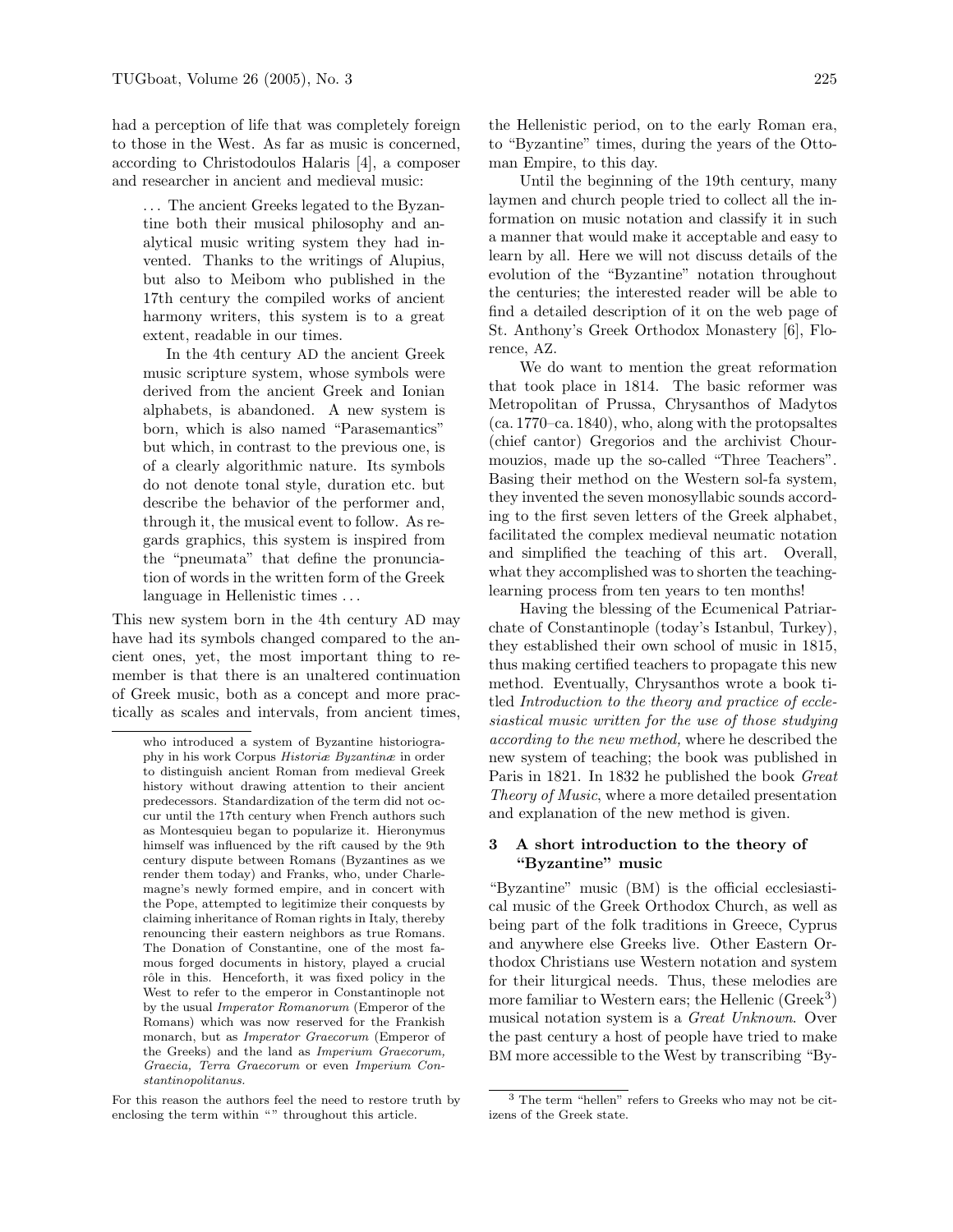zantine" melodies into Western staff notation, yet, the result to an Eastern Orthodox has been acoustically very poor. This is because there are differences between the two musical systems that render them quite foreign to each other.

Next, we briefly discuss the most important features that differentiate the two systems. We hope that this brief discussion will provide a clue to the logic behind the structural method we followed for the design of the font series presented later.

First, as a general observation, we should make a reference to the opposing ways these two civilizations (Western and Hellenic) conceive the world. There is a deep gap between them, dating from the 2nd century BC, when the newly born Roman and the ancient Greek worlds met. Within the boundaries of the Roman Empire the clash over Knowledge of Truth broke out. The Greek understands Truth in *relation* with his fellow-men, he "... refuses to exhaust knowledge of the truth in its formulation.  $\cdot$  7.  $\vert$ 7, which is a fundamental concept in the Roman world. A Western mind does not like the idea of staying in the description of knowledge thus allowing for a free interpretation of it. It feels secure when it has an absolute determination of a concept which leaves no room for any other understanding. According to Prof. Christos Yannaras, there is a:

. . . refusal to exhaust knowledge of the truth in its formulation. The formulation is necessary and required, because it defines the truth, it separates and distinguishes it from every distortion and falsification of it. . . At the same time though, this formulation neither replaces nor exhausts the knowledge of the truth, which remains experiential and practical, a way of life and not a theoretical construction. . .

On the other hand, he claims that for the Western conception:

... The conventional logic of everyday understanding can very easily give man a false sense of a sure knowledge which, being won by the intellect, is already exhausted by it, completely possessed by it. . .

Just as the laws of justice fix the boundaries of the objective and effective assurance of social harmony, so also the definite, inescapably schematic — but commonly received —defining of truth assures the effective objectivity of knowledge and constitutes a kind of law of truth.

And so, for the first time in history, truth is identified with its formulation and knowledge or the possession of truth with the individual understanding of this formulation. The truth is separated from the dynamic of life, it is identified with the concept, with right reasoning. . .

This differentiation in the perception of truth runs through all aspects of human life, from the legal system, governing of state, to the approaching of God and, of course, music.

After this general introduction, we can now see the most important differences between the two systems:

- 1. BM is strictly monophonic. Polyphony and harmony, which are the basis of Western music (WM), have no place in the Hellenic tradition.
- 2. Western notation is absolute and determinative, whereas "Byzantine" notation is relative and descriptive. To quote Prof. Demetrios Giannelos [3]:

A descriptive notation, such as that of Byzantine music, describes the essentials of the piece, leaving to oral tradition the task of completing with precision whatever is not described. On the contrary, a determinative form of writing, such as Western notation with staves, determines with great precision the manner of execution, to the point that the interpretation of the person executing it is delineated by factors that depend directly on the definitive indications of the music symbols. These indications can be absolutely restricting in that they preclude all room for interpretation.

In practice, the . . .

 $\ldots$  . Western notation describes the melody in terms of absolute pitches whereas "Byzantine" notation describes the melody as relative pitches within a particular predefined scale. . . [6]

3. In a "Byzantine" melody the music has only one goal, to serve and emphasize the Word. This is not a characteristic only of the "Byzantine" tradition but it has spread over 5000 years of Greek history. The Word comes first and the music follows to stress the former, never the opposite; this rule is meticulously obeyed even in modern Greek popular music. To return to the "Byzantine" notation, every musical phrase is made up of two parallel lines: an upper line containing the quantity and the quality symbols and a lower line containing the syllables of the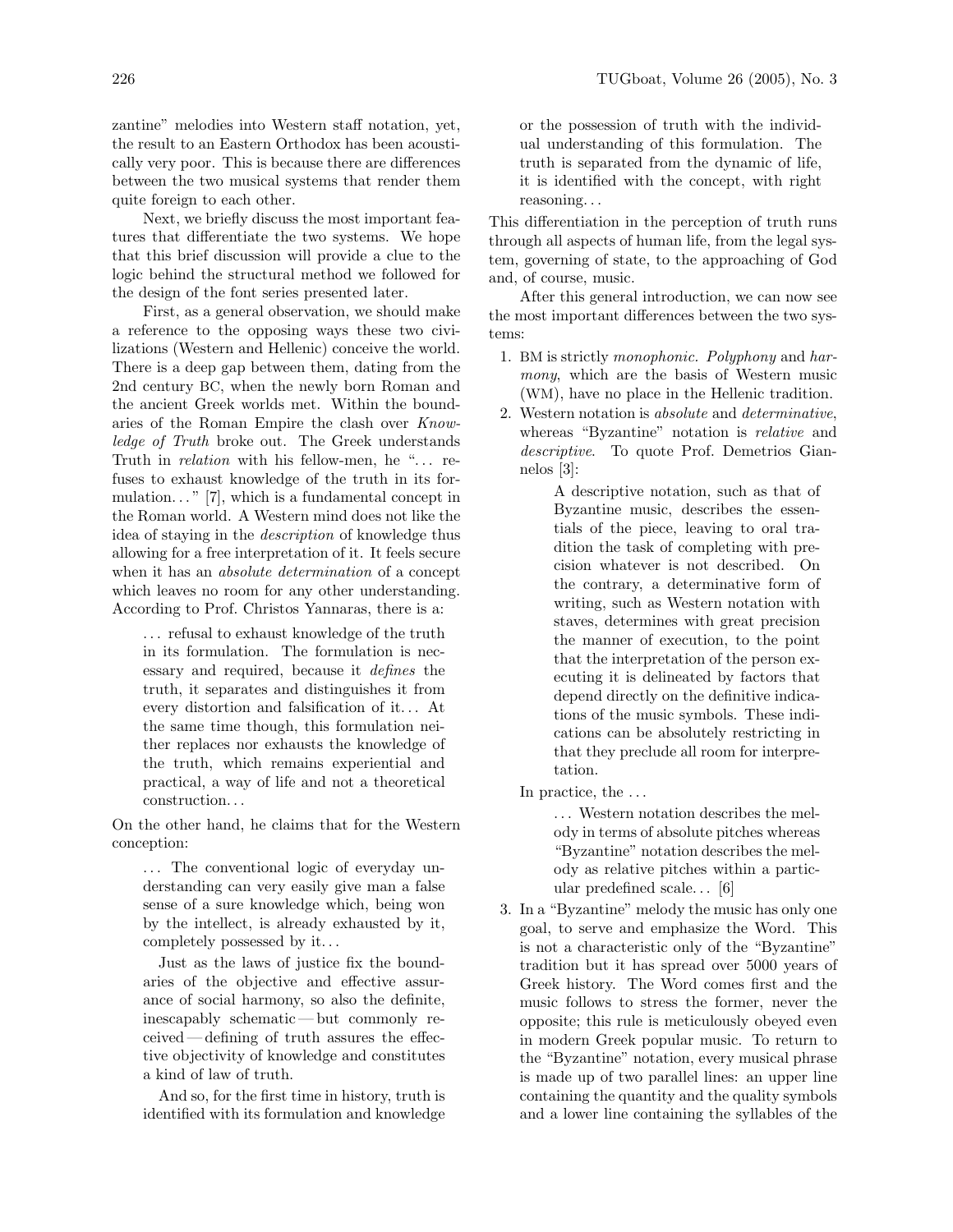| ⌒                  |         |     |     |     |     |     |     |     |
|--------------------|---------|-----|-----|-----|-----|-----|-----|-----|
|                    | $200\,$ | 167 | 133 | 200 | 133 | 233 |     | 133 |
|                    | 200     | 200 | 100 | 200 | 200 |     | 200 | 100 |
| $\curvearrowright$ |         |     |     |     |     |     |     |     |

Figure 1: Comparison between a typical Western (lower) and "Byzantine" (upper) scale

particular hymn, each syllable corresponding to one or more symbols. Thus, a BM font designer will have to take into consideration the distance between neighboring lines when deciding the dimensions of the bounding box that enclose an individual character, most especially its depth and height.

4. To a Western ear a Greek melodic line seems foreign. This is because the intervals between the notes (the frequency that a note is higher or lower than its neighbor) in the two scales are different. To understand this let us introduce the two scales. The typical seven pitches of the Western scale are:

#### do, re, mi, fa, sol, la, ti

The seven pitches of a "Byzantine" scale have names that originate from the first seven letters of the Greek alphabet  $(A, B, \Gamma, \Delta, E, Z, H)$  with a consonant prepended or a vowel appended to produce a sounded syllable; in other words:

|  | $\pi A$ Bou $\Gamma \alpha$ $\Delta t$ $\kappa E$ $Z\omega$ $\gamma H$ |  |  |
|--|------------------------------------------------------------------------|--|--|
|  | (paa voo gaa thee ke zo nee)                                           |  |  |

The two sets coincide when:

| Ð | re  | $\leftrightarrow$     | πA           |
|---|-----|-----------------------|--------------|
| E | mi  | $\leftrightarrow$     | Bou          |
| F | fа. | $\leftrightarrow$     | Гα           |
| G | sol | $\leftrightarrow$     | Δī           |
| A | la  | $\longleftrightarrow$ | χE           |
| B | ti  | $\leftrightarrow$     | $Z_{\omega}$ |
| C | Do  | $\leftrightarrow$     | νH           |
|   |     |                       |              |

Figure 1 compares the typical Western C major diatonic with the "Byzantine" soft chromatic scale. The distance between the two ends of the scale (from do to do´ or from C to the next C) is equal to 1200 cents. By inspection, one can see that the interval between D and E is 33 cents shorter and between E and F is 33 cents longer. The same interval difference exists between G and A, A and B and B and C. Any Western scale consists of whole and half intervals (200 cents and 100 cents, respectively); no other intervals are allowed. One can convert a half interval into a whole and vice versa by making the end notes either sharp or flat. On the other hand, the typical "Byzantine" scale, besides having intervals other than 200 cents and 100 cents, as we see in fig. 1, one may sharpen or flatten a note to a non-Western pitch. Western notation is not adequate to cover all these individual cases.

5. Both systems possess many qualitative marks that describe how a note or a group of notes should be chanted. The difference enters not through the symbols used by each system but through their semantics. Each system has its own definition of "quality" and this is mirrored in the symbols used. Since BM is strictly vocal, as we discussed before, the main goal of a potential composer is to stress the word. Traditionally, in the ancient Orthodox Church, the performance of a melodic phrase is accompanied by heavy gesturing ("neume" in Greek) by the cantor or the chorist (something that, unfortunately, has been abandoned by modernday cantors). The quality marks, the neumes, would have to resemble the hand motion.

To give an example,  $\mathbf{p}$  etast $\bar{\mathbf{e}}$  is a neume that bears both quantity and quality properties; it tells the cantor that upon ascending the scale between two neighboring pitches he will have to abruptly raise his voice. The shape of petaste resembles the trace of the fingertip as it moves from the lower up to the higher note with the abrupt voice raising taking place when closer to the latter.

Another example is the **psifiston**. Its symmetrical shape shows the cantor that he will have to stress the syllable upon which the psifiston acts, as soon as he is on it and not before or after.

As mentioned previously, a scale is a series of seven pitches, either ascending or descending, with the two edges having distance equal to 1200 cents or the highest note having twice the frequency of the lowest. To make a scale all we need is to start with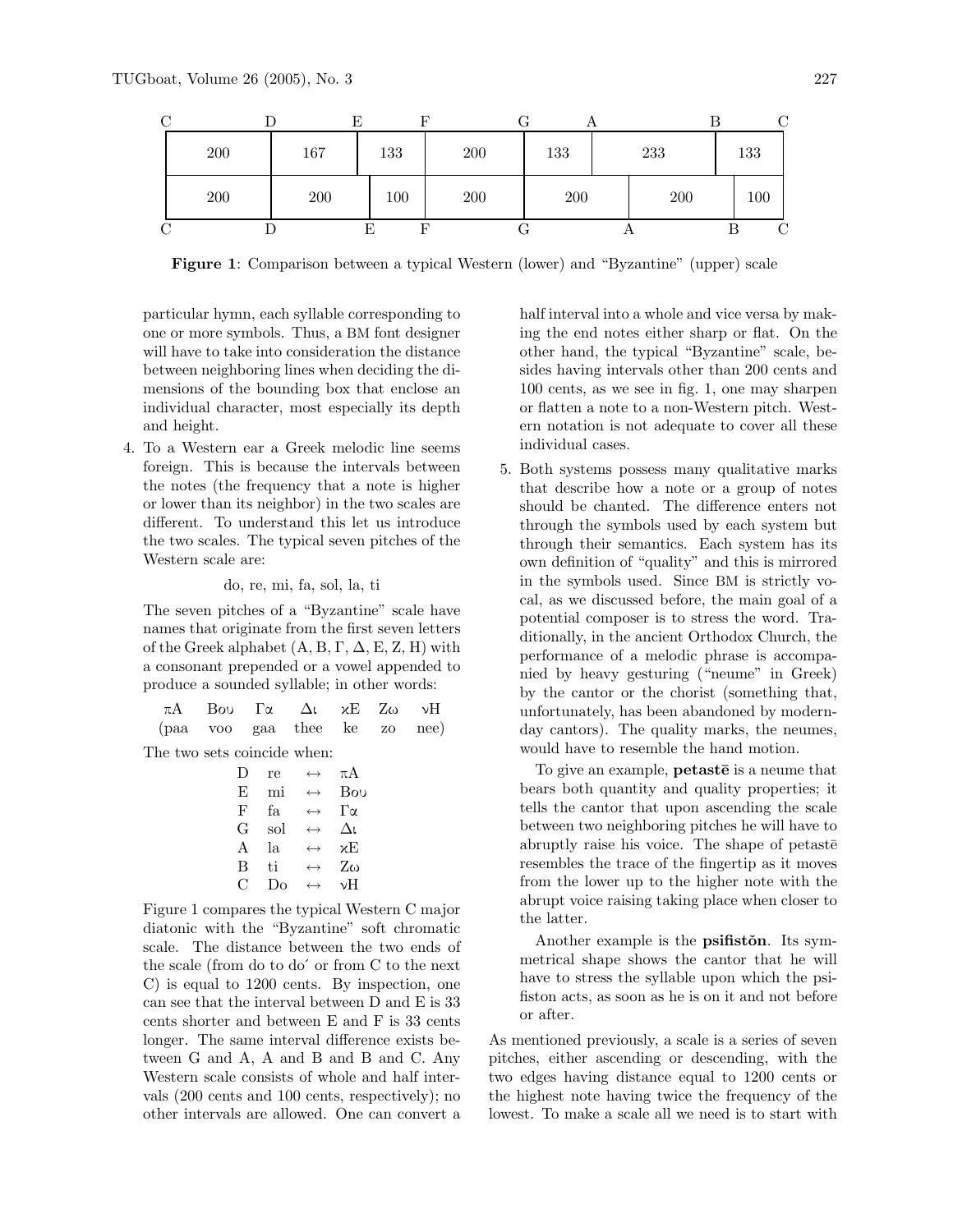| Character    | Name      | Interval | Character      | Name        | Interval |
|--------------|-----------|----------|----------------|-------------|----------|
|              | Ison      | $\theta$ |                | Ypsēlē      | $+4$     |
|              | Oligon    | $+1$     |                | Apóstrophos | $-1$     |
| $\sim$ 1     | Petastē   | $+1$     | $\sqrt{2}$     | Elaphrón    | $-2$     |
| $\mathbf{z}$ | Kentēmata | $+1$     | $\overline{r}$ | Yporroe     | $-1-1$   |
|              | Kéntēma   | $+2$     |                | Hamele      | -4       |

Table 1: The 10 quantity symbols of the "Byzantine" notation

a note, say Re (D), and ascend or descend till we reach the next higher or previous lower, Re´ or re, respectively.

Two kinds of scales are standard in Western music, majors and minors. The former have seven consecutive intervals of the form WWHWWWH (where "W" stands for a whole interval or 200 cents and H stands for a half interval or 100 cents), while the seven intervals of the latter have the form WH-WWHWW.

In "Byzantine" music we can also make scales according to the Western analogy, but here we must introduce the idea of mode. The backbone of a mode is still a scale but the intervals do not remain the same ascending and descending. The entire melodic line seems to revolve around a note, and this note, called the "drone", creates the foundation upon which the melody is built. Ancient Greek music had 15 such modes; ecclesiastical music kept only eight of those, deemed less secular and more suitable to the Church piety. The eight are split into four pairs, the regular and its "plagal" mode, the latter having a scale that starts four intervals higher or lower than the former. In the next section we further discuss the rôle of the modes in the "Byzantine" melody.

#### 4 Constituents of "Byzantine" notation

The basic notation used in "Byzantine" music uses ten marks, called quantity neumes. These characters with their names can be seen in table 1.

Also seen in the table are the intervals that the pitch should ascend  $(+)$  or descend  $(-)$  relative to the previous quantity character. The 'Ison' (0) character tells the cantor that he should move on to the next character without ascending or descending his pitch. To exemplify, Oligon asks for a 1-interval ascending, which means that if the previous character was on C the next to be pronounced should be D. On the other hand, Yporroë asks for two consecutive descendings, e.g., if the previous character was on E, we should clearly pronounce D and C. Combinations of the 10 basic quantity symbols allow for ascending or descending a number of intervals other than the ones shown in table (1). For example, placing a Kéntēma over Oligon, as in:

### 

represents three intervals ascending, whereas placing Apóstrophos under Hamelē, as in;



allows for six intervals descending.

Four pieces of information are needed before starting the chanting of a piece:

- [a] Based on the relativism of "Byzantine" music, each character does not exist on its own but in connection with its previous neighbor (unlike Western notation, where a note is perfectly known from its position on the staff). The name, that is, C, D, etc., of the very first character is known with the help of a clef symbol known as *Martyr* $\bar{e}a$ . The word "martyr $\bar{o}$ " in Greek means to bear witness. In other words,  $Martyr\bar{e}a$  tells the cantor what is the very first character of the melodic piece.
- [b] The cantor needs to know how he should chant the particular character he is on: whether he should stress or lower his voice, do a short trembling, etc. The symbols bearing this kind of information are called quality marks and there are six of them, shown in table 2.
- [c] The cantor needs to know how long he should spend on each syllable. The time characters, shown in table 3, provide this kind of information, given a unit of time or tempo. Table 4 shows the six possible tempos along with their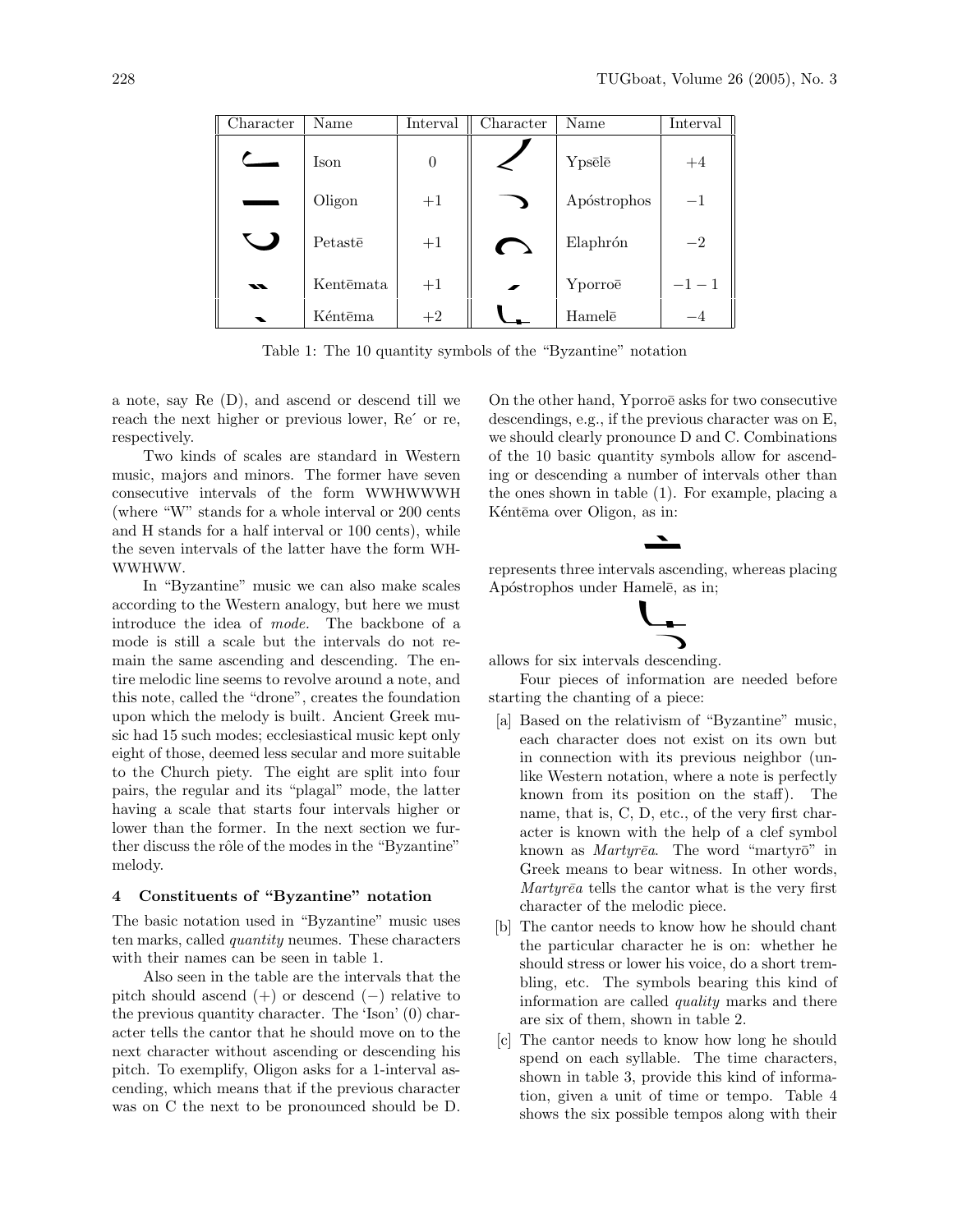| Character      | Definition    | Name       | Quality Action                         |
|----------------|---------------|------------|----------------------------------------|
|                | \ank          | Antikénoma | Short jerking of the voice             |
|                | \ank          | Varēa      | Chanting in a base manner              |
| رہے<br>مسلم    | \ank          | Endófonon  | Humming                                |
| Eteron<br>\ank |               |            | Connecting same quantity characters    |
|                | $\text{Com}1$ | Omalón     | Waving the voice in a trembling manner |
|                | \oml          | Psēphistón | Stressing the specific vowel           |

Table 2: The 6 quality characters of the "Byzantine" notation

| Character      | Definition | Name      | Action                         |
|----------------|------------|-----------|--------------------------------|
|                |            |           |                                |
| $\check{ }$    | \kla       | Klásma    | $2\times$ the unit of time     |
|                |            | Aplē      | $2\times$ the unit of time     |
|                |            | Diplē     | $3\times$ the unit of time     |
|                |            | Triplē    | $4\times$ the unit of time     |
| п              | \grg       | Gorgón    | $1/2\times$ the unit of time   |
| ᠇᠇             | \dgrg      | Degorgón  | $1/3\times$ the unit of time   |
| ╌              | \tgrg      | Trēgorgón | $1/4\times$ the unit of time   |
| $\blacksquare$ | $\arg$     | Argón     | $3/2\times$ the unit of time   |
| ь              | \darg      | Deargon   | $5/2\times$ the unit of time   |
| ┺              | \targ      | Trēargon  | $7/2\times$ the unit of time   |
| $\ddot{}$      | \stav      | Stavrós   | Pause to breathe               |
|                |            |           |                                |
|                | \paf       | Páfsis    | Pause for the unit of time     |
| ⌒              | \kor       | Koronēda  | Pronouncing for unlimited time |

Table 3: The 12 time characters of the "Byzantine" notation

Western counterparts, the calligraphic  $\chi$  being the first letter of the word "time" in Greek (χρόνος). If there are no time marks then the normal tempo is assumed.

[d] Finally, the cantor needs to know the mode according to which he chants the specific hymn. As mentioned earlier, there are eight modes appropriate for the liturgical needs of the Orthodox Church. Table 5 shows symbols for all eight of them, along with their names and their mar $tyr\bar e es.$ 

Also as mentioned previously, "Byzantine" music is strictly vocal and monophonic. The music notation always goes hand-in-hand with the words of the hymn. Nowhere will one find music notation on its own. The exercises made especially for "Byzantine" music students are written according to the sol-fa

system, whereas, special pieces, called "kratēmata", written for practicing reasons, use meaningless syllables like te, ta,  $r\bar{e}$ , rem, that help the cantor demonstrate his vocal skills.<sup>4</sup>

Every musical phrase consists of two lines, one above the other. The first line contains the musical symbols whereas the second line contains the syllables of the hymn to be chanted; each syllable corresponding to one or more symbols should be placed exactly under it, so there is no room for doubt as to the correspondence between symbols and syllables. As far as typesetting is concerned, this is a typical alignment problem which can be solved in L<sup>A</sup>TEX

<sup>4</sup> Given what we have seen so far, it will be understandable that this kind of showing off is not part of the liturgical music. Chanters do "kratēmata" only outside the church and in secular "Byzantine" concerts.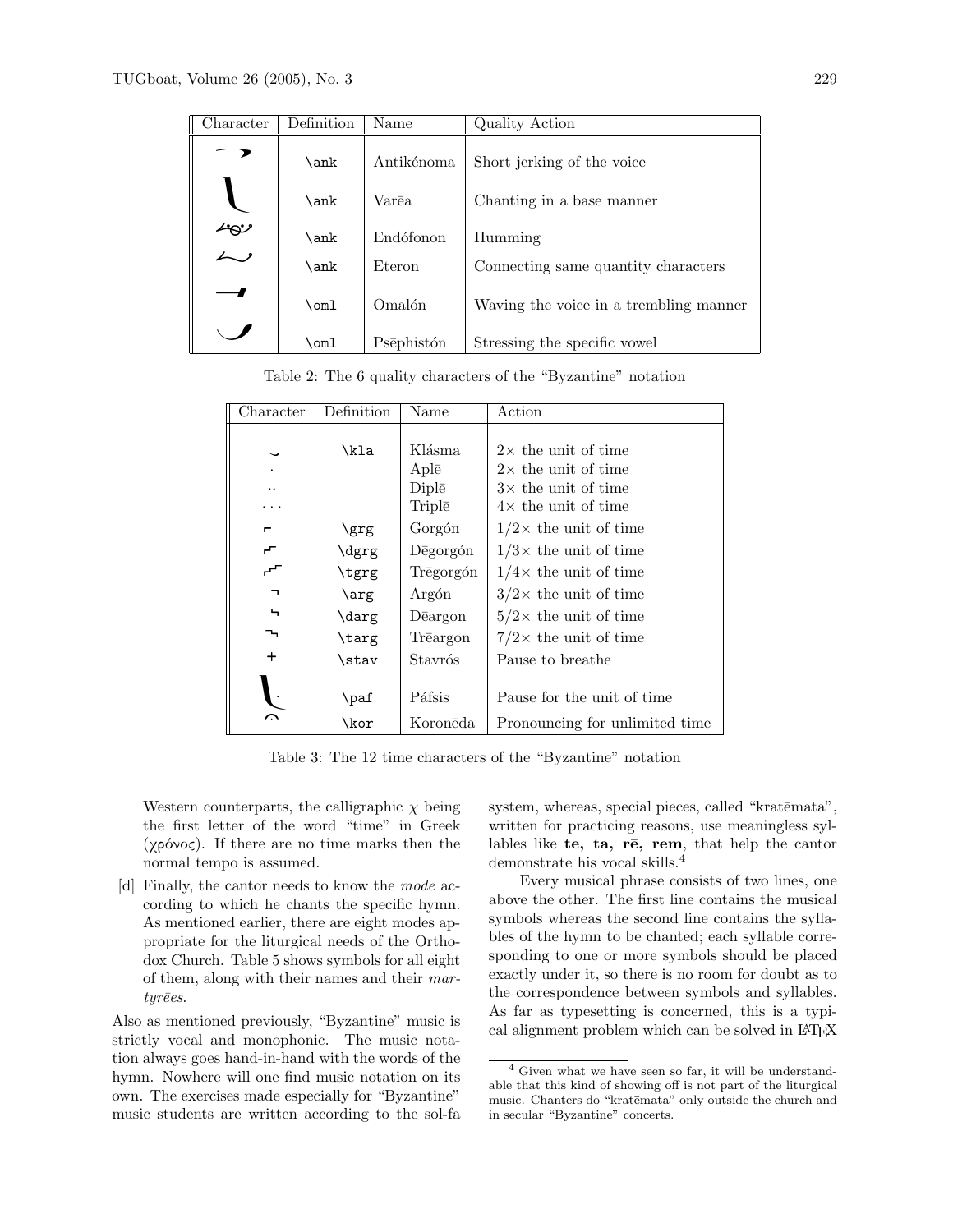| Tempo Symbol | Beats/minute | Action    | Western symbol        |
|--------------|--------------|-----------|-----------------------|
| ┑┍           | 130          | Normal    | Andante               |
|              | $168 - 208$  | Fast      | Allegro               |
|              | > 208        | Very fast | Presto or Prestissimo |
|              | $100 - 168$  | Moderate  | Moderato              |
|              | $80 - 100$   | Slow      | Lento or Adagio       |
|              | $56 - 80$    | Very slow | Grave or Largo        |

Table 4: The 6 tempo characters of the "Byzantine" notation

| Martyrea                 | Mode Name | Martyrea                         | Mode Name     |
|--------------------------|-----------|----------------------------------|---------------|
| ä<br>Пα                  | First     | π<br>λ<br>$\dot{q} \prod \alpha$ | First Plagal  |
|                          |           |                                  |               |
| $\overline{\mathbb{Z}}$  | Second    | π<br>مح<br>∏α                    | Second Plagal |
| $\overline{\phantom{a}}$ | Third     | $\overline{\sim}$ Zω             | Grave         |
|                          | Fourth    | π<br>$\vee r$                    | Fourth Plagal |

Table 5: The 8 modes of the "Byzantine" music

with the *tabular* environment. We turn now to such typesetting issues.

#### 5 Typesetting

The user starts by opening a L<sup>A</sup>T<sub>E</sub>X document along the lines of the following sample:

```
\documentclass[12pt]{article}
```

```
\usepackage[greek,english]{babel}
\usepackage{longtable}
\usepackage{fullpage}
\usepackage{byzfonts}
```
### \begin{document}

The standard babel package for multi-langual support, with the *greek* and the *english* options, is necessary since the characters were designed to be used in a purely Greek environment; the \wg macro can be used when Greek environment is mingled with English. Next, a 16-column tabular environment with no vertical or horizontal rules is required for the basic layout. David Carlisle's longtable package is used to typeset tables that cover more than one page, which is exactly what we would like to do here. We have found that, due to the larger size of the music characters compared to the letters under them and for readability purposes, 16 characters per line in the fullsize page environment is the optimum selection.

For the body of the document, the user types the 16 musical characters and, on the following line, he types the 16 syllables. Sometimes he types a pause mark, a *diastol* $\bar{e}$  (a vertical line that separates different time rhythms), an empty space or something other than a syllable.

The appendix shows the L<sup>AT</sup>EX code for an example psalm using the ByZL<sup>A</sup>TEX package, along with the corresponding output. We describe some of the package details next.

While struggling with the onomatopoeia for the macros of the individual glyphs, we decided to keep the traditional names for the ten basic quantity characters as well as for a few other simple neumes, for instance, \iso and \apo. As for the rest, we fol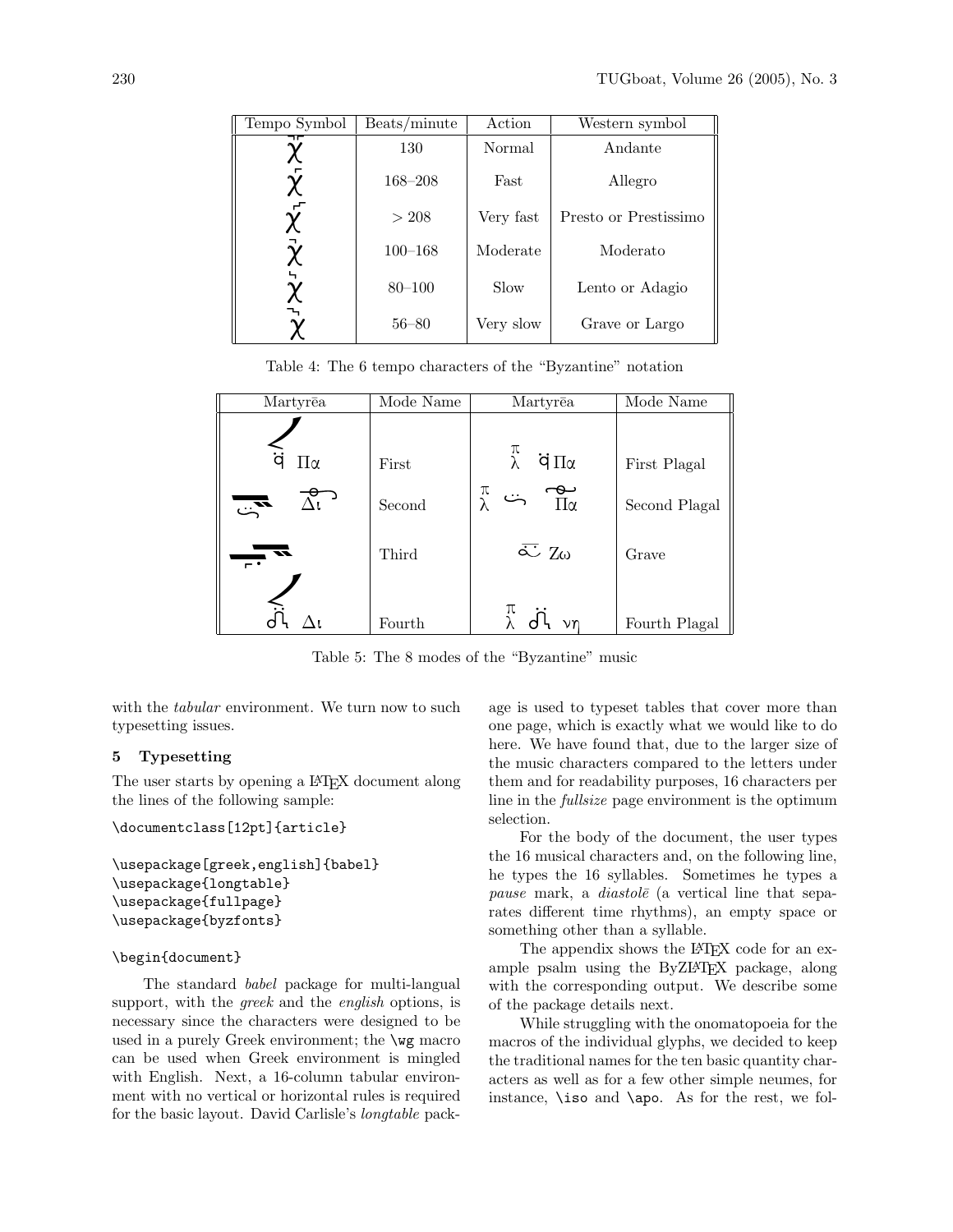lowed a simple mnemonic rule: every character possesses a particular place in the font tables, given by its numerical position (from 0 to 255 in the decimal system, 000 to 377 in octal, or 00 to FF in hexadecimal). Every glyph is given a 3-letter macro name corresponding to its position in the font table as an octal number, according to this simple mapping:

 $0 \leftrightarrow o \quad 1 \leftrightarrow a \quad 2 \leftrightarrow b \quad 3 \leftrightarrow c$  $4 \leftrightarrow d$  5  $\leftrightarrow e$  6  $\leftrightarrow$  f 7  $\leftrightarrow g$ 

Thus, the glyph found at position 056 octal is represented by **\oef**.

Since the number of character combinations is greater than 256, we needed two font sets, which we named byzf and byyf. To access glyphs from either font, we prepend each character's macro name with  $\zeta$  for characters taken from byze or  $\zeta$  for characters belonging to byyf, to select the given font.

We also designed a third font, called *blal*, that contains the following. [a] A series of capital calligraphic letters with height equal to the distance between neighboring baselines, so that they can be used in the place of the first letter of the first word of a melodic phrase. [b] A series of small calligraphic letters, similar to those found in original "Byzantine" codes at the Athonite Monasteries. [c] A series of ligatures.

To access these characters without conflicting with the macro names of the two previous font series, we followed a different approach. Each character is given a 3-letter macro name, as before, but now the previous mapping is replaced by:

| $0 \leftrightarrow (z)$ ero         | $1 \leftrightarrow$ (o)ne           | $2 \leftrightarrow (t)$ wo  |
|-------------------------------------|-------------------------------------|-----------------------------|
| $3 \leftrightarrow \text{th}(r)$ ee | $4 \leftrightarrow (f)$ our         | $5 \leftrightarrow f(i)$ ve |
| $6 \leftrightarrow \text{si}(x)$    | $7 \leftrightarrow \text{se}(v)$ en |                             |

Thus, the character at octal 105 will be accessed by \ozi. Prepending the \f macro to indicate the blal font, glyph oct105 is represented by  $\f \ozi$ . Of course the calligraphy letters are accessed by just putting  $\frown$  in front of the letter, as in  $\frown$  B.

Finally, to include a "Byzantine" font character in a sentence, of course the font switch must be enclosed in a group, as in  $\{\f\oci\}.$ 

#### 6 Conclusion

Using Donald Knuth's METAFONT we have designed almost all the glyphs (quantity and quality neumes, tempo characters, sharp and flat marks, as well as a series of letters and ligatures) used in the "Byzantine" music (the music of the Greek Orthodox Church and of Greek folk songs and dances). We also constructed the  $\mathbb{S} \times \mathbb{M}$ EX package employing the L<sup>A</sup>TEX's tabular environment for typesetting nice music phrases.

One shortcoming of the package is the lack of a method for users to make character combinations from existing simple ones. This is the reason we emphasized the word "almost" above. We meant the combinations that came to our knowledge by the time of this article. For complex characters not found in the tables the user will either have to design them from scratch (using METAFONT) or contact the authors.

### 7 Acknowledgments

The authors would like to thank Dr. Apostolos Syropoulos, President of the Greek TEX Friends user group [1] and Dr. Dimitrios Filippou, editor of Eu $topon$  (the Greek publication for TEX/LATEX), from Demokritos University, Xanthi, Greece, as well as Dr. Ioannis Dimakos from Patras University, Patras, Greece, for their technical support. Without their expertise this paper would have not been seen the light of publication. We would also like to thank Maria Malliaris for her useful suggestions and language corrections.

### References

- [1] Greek TFX Friends. http://obelix.ee.duth.gr/eft.
- [2] Velissarios Gezerlis. Pattern recognition: Two new applications for the typeseting and the optical recognition of the Byzantine music
- [3] Demetrios Giannelos. Theory and praxis of the chanting art (in Greek). In 1st Panhellenic Conference on the Chanting Art, page 173.
- [4] Christodoulos Halaris. Byzantine secular classical music.

notation. Eutopon, (7), October 2001.

- [5] Donald E. Knuth. The METAFONTbook. Addison-Wesley, 1986.
- [6] St. Anthony's Monastery. http://stanthonysmonastery.org.
- [7] Christos Yannaras. Elements of Faith. T & T Clark, 1991.
	- $\diamond$ Ioannis A. Vamvakas Naxou 10, Rion GR-265 00, Patras Greece giavvns (at) pythagoras.physics.upatras.gr http://ctan.org/tex-archive/fonts/byzfonts
	- Panagiotis Kotopoulis Patras, Greece